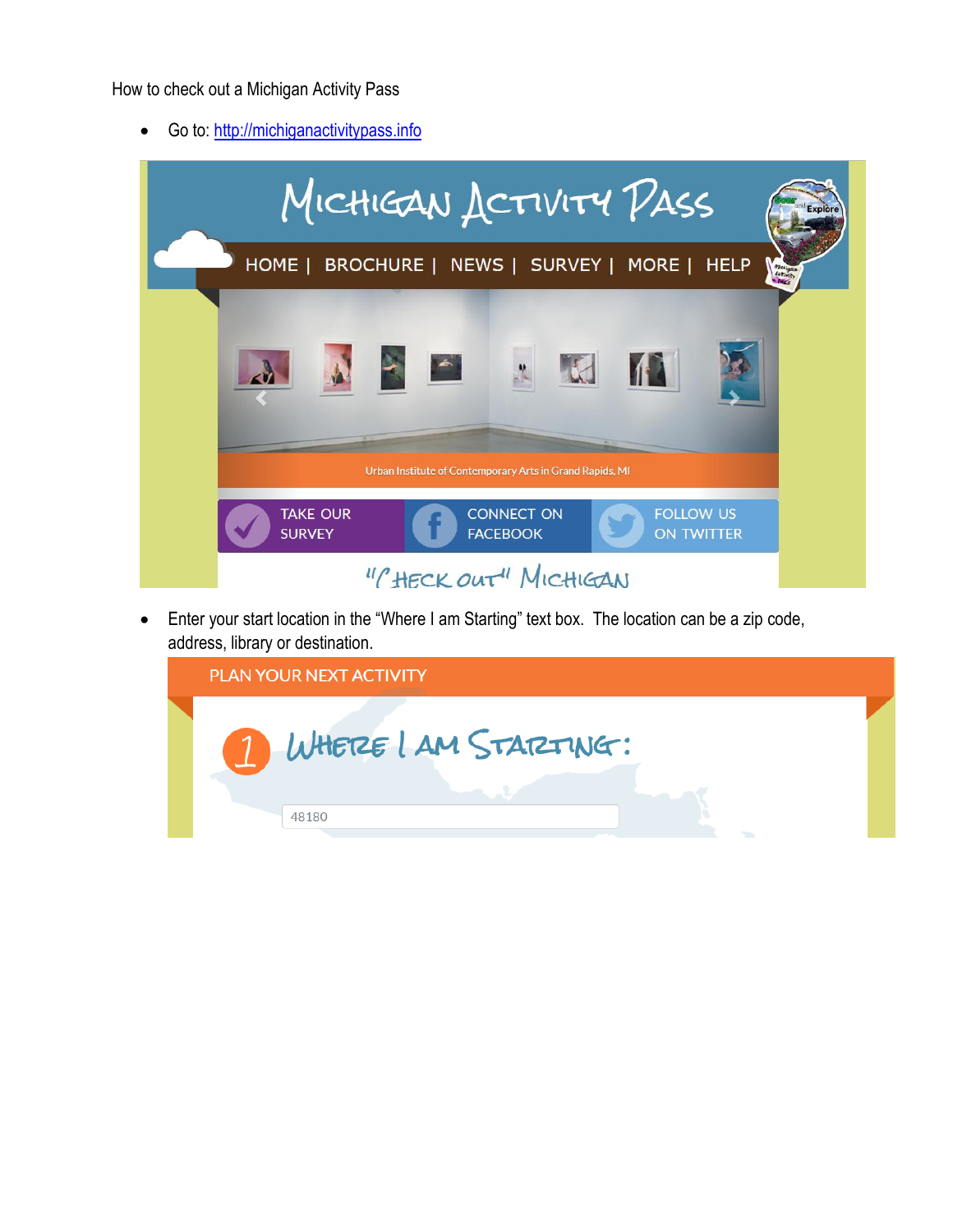Select the radio button that corresponds with the maximum number of miles that you want your search to cover.



Enter the name of your library in the "My Home Library" text box.



- Please note that in step four you have the ability to refine your search. You can search by all destinations or you can limit by subject.
- To limit by subject uncheck the "All Subjects" check box (this will clear all of the check marks in all of the subjects) and only check the boxes that you wish to search by.
- Last of all click on the "Search" box to execute your search.

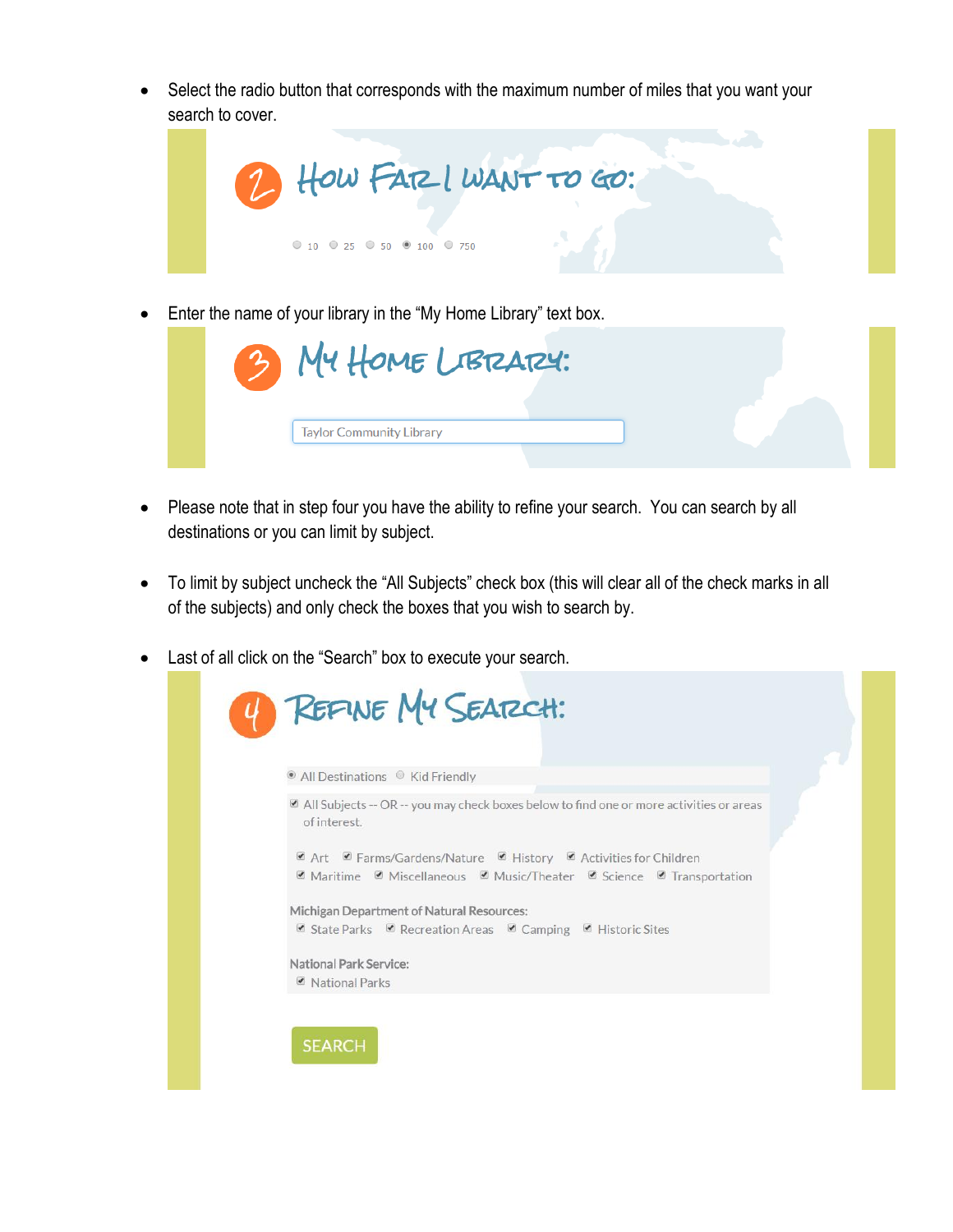• Search results will then display.



 When you have selected the attraction you want to visit click on the "Get Pass" button that corresponds to the said destination. (If you click on [More Info] first it will tell you what the offer for the chosen destination is.)

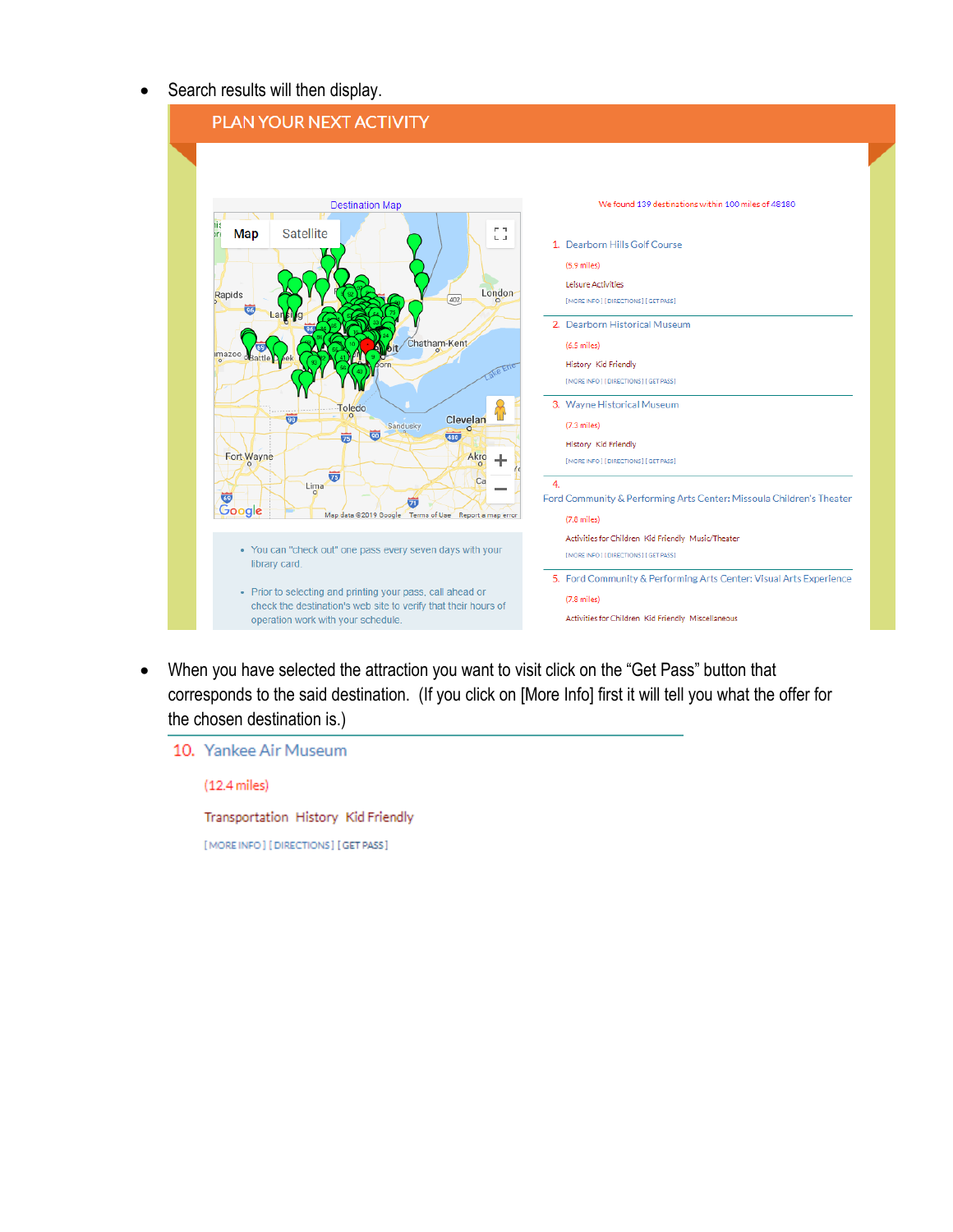The next screen that displays will show the passes that are available for that destination.

|                                 | <b>Michigan Activity Pass</b>   | $\sqrt{2015}$<br>March                                               |
|---------------------------------|---------------------------------|----------------------------------------------------------------------|
| <b>Explore</b>                  | The Library Network             | ∏м<br>WITF<br>т<br>-S<br>s<br>$\overline{2}$<br>25                   |
|                                 | <b>Online Pass Reservations</b> | 3<br>8<br>9<br>5<br>6<br>$13$   14   15  <br>10<br>16<br>11<br>12    |
| Michigan                        | <b>Taylor Community Library</b> | 21  22  <br>20<br>23<br>17<br>18<br>19<br>24 25 26 27 28 29 30<br>31 |
| <b>CLOSE THIS WINDOW</b>        | ? <br>Help                      | [ Yearly Calendar View ]                                             |
|                                 | Next 3 Days V                   |                                                                      |
|                                 |                                 |                                                                      |
| <b>Wednesday March 27, 2019</b> |                                 | <b>Top</b>                                                           |
| <b>Request Pass</b>             | <b>Yankee Air Museum</b>        | [5 Available ] Pass Details                                          |
| Thursday March 28, 2019         |                                 | <b>Top</b>                                                           |
| <b>Request Pass</b>             | <b>Yankee Air Museum</b>        | [5 Available ] Pass Details                                          |
| Friday March 29, 2019           |                                 | <b>Top</b>                                                           |
| <b>Request Pass</b>             | Yankee Air Museum               | [5 Available ] Pass Details                                          |

• Click on "Request Pass" to begin the reservation process.

**Request Pass** (If you click on "Pass Details" first it will tell you what the offer for the chosen destination is.)

- Fill out the name, phone number, email address and library card number fields in the template that displays next.
- Please note that you also have the option to send yourself an email reminder. Just select the appropriate option from the drop down menu if you want an email reminder.
- Once all fields are filled in click on the "Continue" button.

| Michigan Activity Pass<br>Please fill in all required fields and CONTINUE to the next page |                                                 |  |
|--------------------------------------------------------------------------------------------|-------------------------------------------------|--|
| Pass Information  Pass Details                                                             |                                                 |  |
| Name:                                                                                      | Yankee Air Museum                               |  |
| Branch:                                                                                    | <b>Taylor Community Library</b>                 |  |
| <b>Description:</b>                                                                        |                                                 |  |
| <b>Requested Date:</b>                                                                     | Friday, March 29, 2019                          |  |
| * Number Passes Requested:                                                                 | You may reserve 1 Pass                          |  |
| Date and Time of Request:                                                                  | Wednesday, March 27, 2019 at 09:38 AM           |  |
| <b>Your Information</b>                                                                    |                                                 |  |
| * Name:                                                                                    |                                                 |  |
| * Phone:                                                                                   |                                                 |  |
| Email:                                                                                     |                                                 |  |
| Confirmation: [1]                                                                          | Send a confirmation email to the above address. |  |
| <b>Send Email Reminder:</b>                                                                | Not at all<br>$\pmb{\mathrm{v}}$                |  |
| * Library Card Number:                                                                     |                                                 |  |

 After clicking the "Continue" button a summary of the information that you filled out to reserve the pass will display.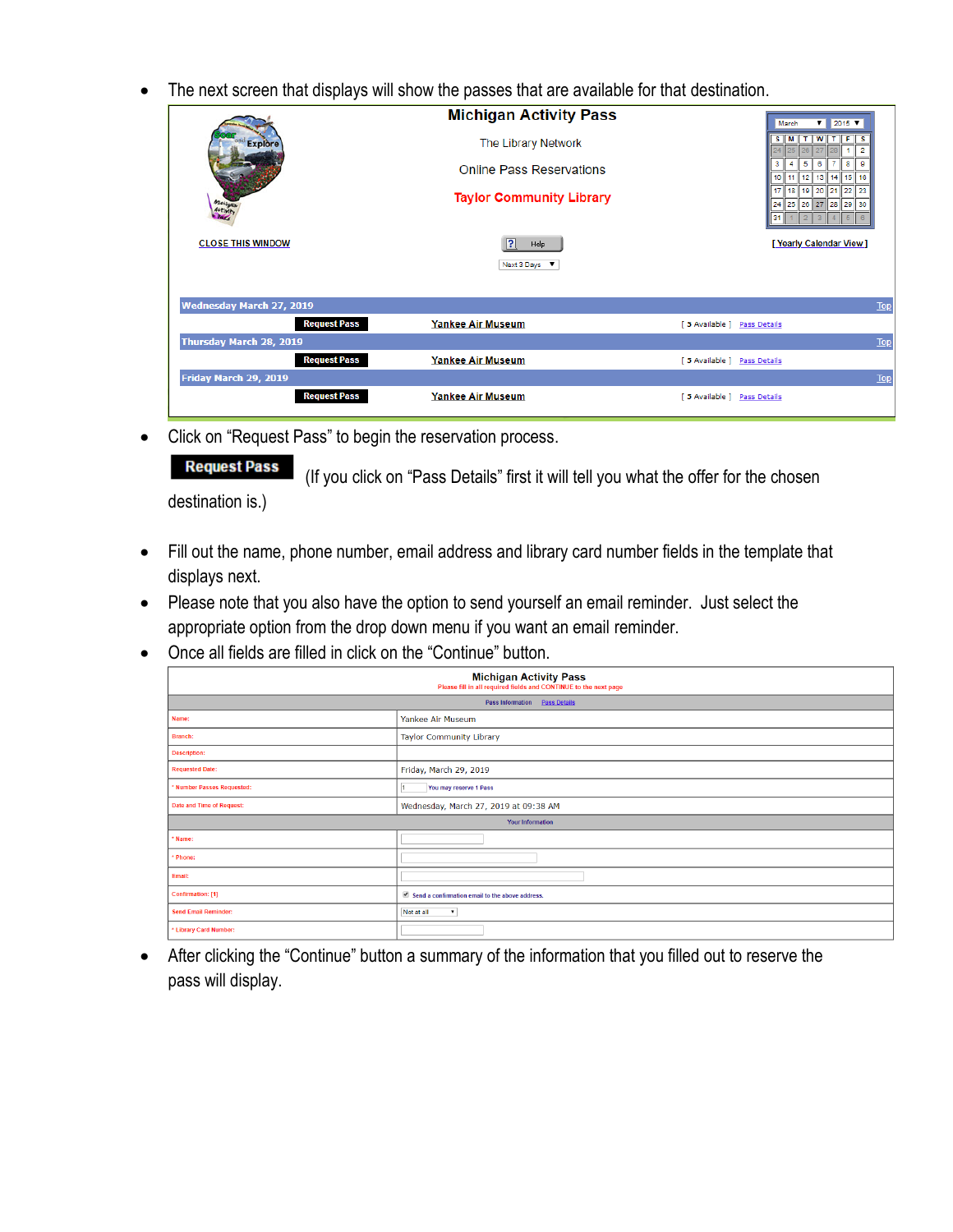# **Michigan Activity Pass**

#### IMPORTANT: Your pass reservation process is not yet complete.

#### Please check the following information and, if it is correct, click on the Submit Request button at the bottom of the page. Otherwise click on the Backup and Fix button to go back and make changes.

| <b>Library Contact Info:</b>       | MichiganActivityPass@gmail.com:~                                                         |
|------------------------------------|------------------------------------------------------------------------------------------|
| Name:                              | <b>Yankee Air Museum [Taylor Community Library]</b>                                      |
| Description:                       |                                                                                          |
| Date of Visit:                     | Any day the destination is open from<br>Sunday March 24, 2019 to Saturday March 30, 2019 |
| <b>Number of Passes Requested:</b> | 1                                                                                        |
| Date and Time of Request:          | Wednesday, March 27, 2019 at 09:42 AM                                                    |
| Name:                              | Enter your name here                                                                     |
| Phone:                             | Enter your phone number here                                                             |
| Email:                             | Enter your email address here                                                            |
| <b>Library Card:</b>               | Enter your library card # here                                                           |
| <b>Submit this Request</b>         | <b>Cancel this Reservation</b><br>Backup and Fix Patron Info                             |
|                                    | Email confirmation will be sent                                                          |

\*\*\*

- Once you have reviewed the information and it is correct, click on the "Submit this Request" to finalize the reservation.
- The final screen shot will be the MAP pass that you will print and take to the destination for the discount there.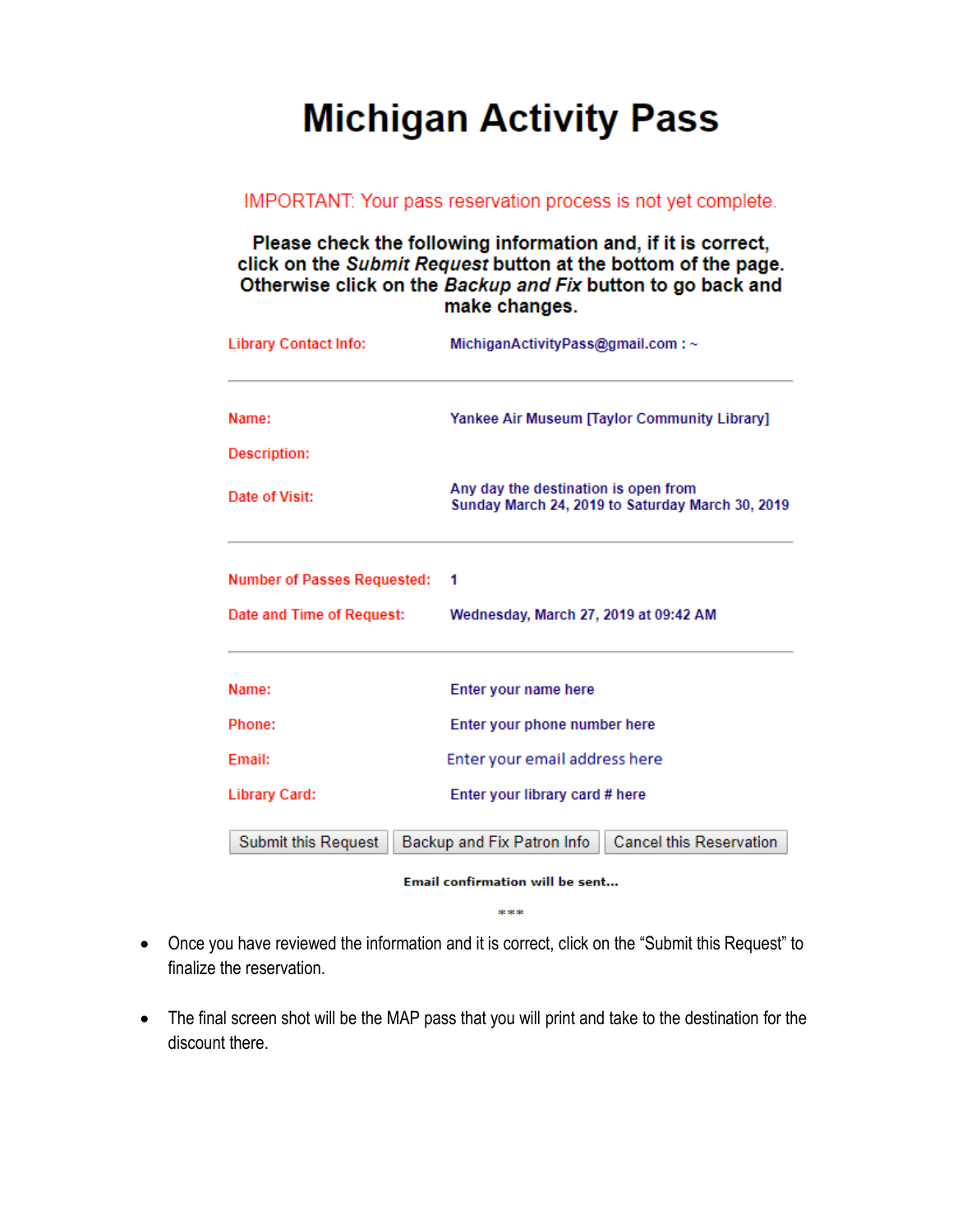

# Please print this page and bring it with you to the destination.<br>Before your visit, please check that the destination is open.

### You may use this pass on any day during the period that<br>begins Sunday March 24, 2019 and ends Saturday March 30, 2019

| <b>TERMS OF</b><br>THIS PASS:                   | One free Adult admission to the YAM (\$12.00 value). NOT available<br>during the Thunder Over Michigan airshow (August 25-26). |
|-------------------------------------------------|--------------------------------------------------------------------------------------------------------------------------------|
| Library<br>Contact Info:                        | MichiganActivityPass@gmail.com:~                                                                                               |
| Name:                                           | <b>Yankee Air Museum [Taylor Community Library]</b>                                                                            |
| <b>Destination</b><br>Info:                     | 47884 D St., Belleville, MI 48111                                                                                              |
|                                                 | 734-483-4030 x237                                                                                                              |
| Date of Visit:                                  | Any day the destination is open from<br>Sunday March 24, 2019 to Saturday March 30, 2019                                       |
| Number of<br><b>Passes</b><br><b>Requested:</b> | 1                                                                                                                              |
| Date and Time<br>of Request:                    | Wednesday, March 27, 2019 at 09:42 AM                                                                                          |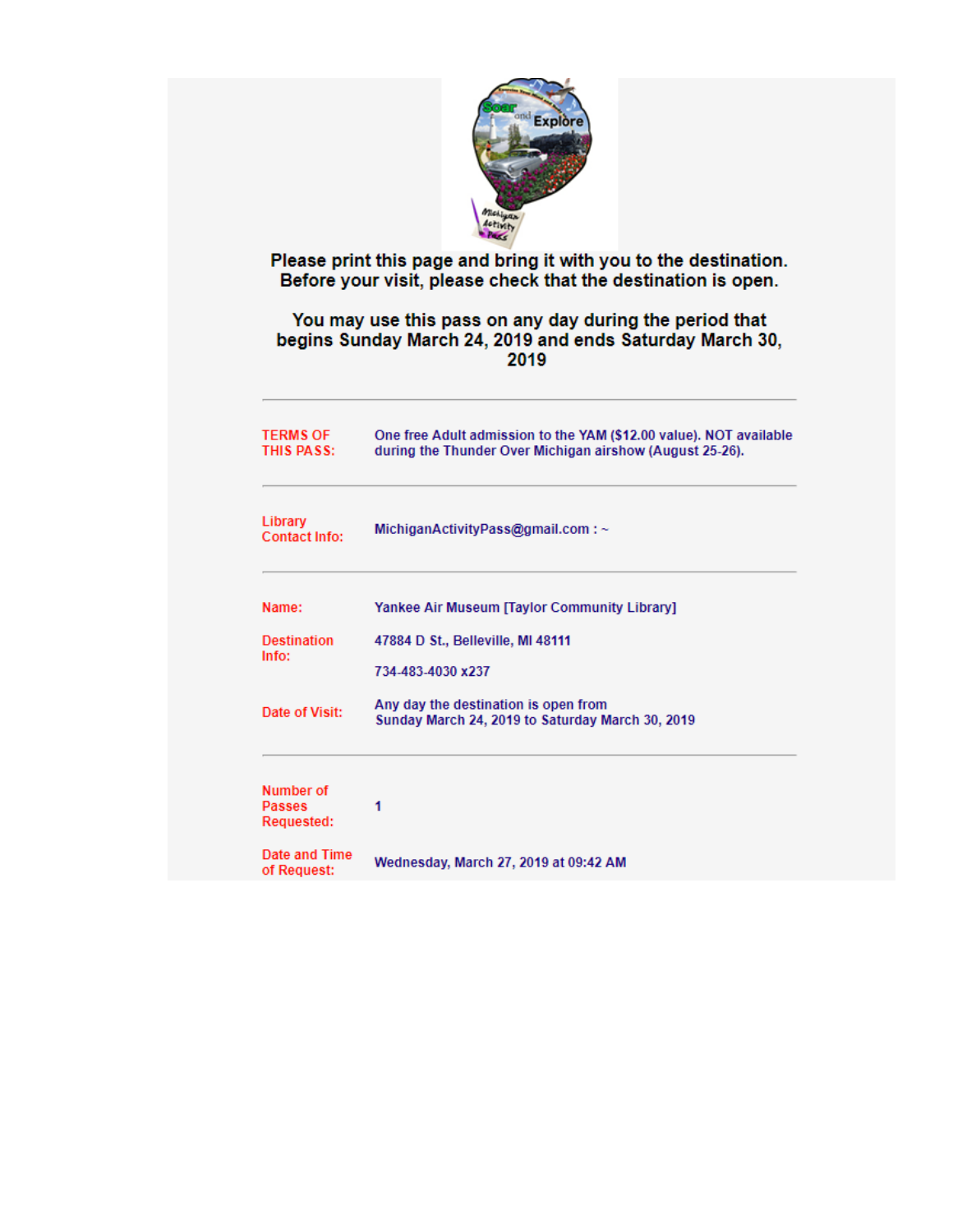### **Important things to remember about your MAP pass:**

**1. Patrons may check out one MAP pass per library card every 7 days.**

**2. When you print out a MAP pass, you have 7 days from the date it was reserved to use it.** 

**3. Please note that if you choose to print your MAP pass on a library printer, you may be charged the regular fee that is assessed by the library for printing.** 

**4. Photocopies of MAP passes will not be accepted at MAP destinations. Only passes printed from the MAP website can be redeemed at MAP destinations.**

**5. Prior to your visit, please call ahead or check the museum's website in order to verify hours of operation, etc.** 

Other things of note on the MAP site: